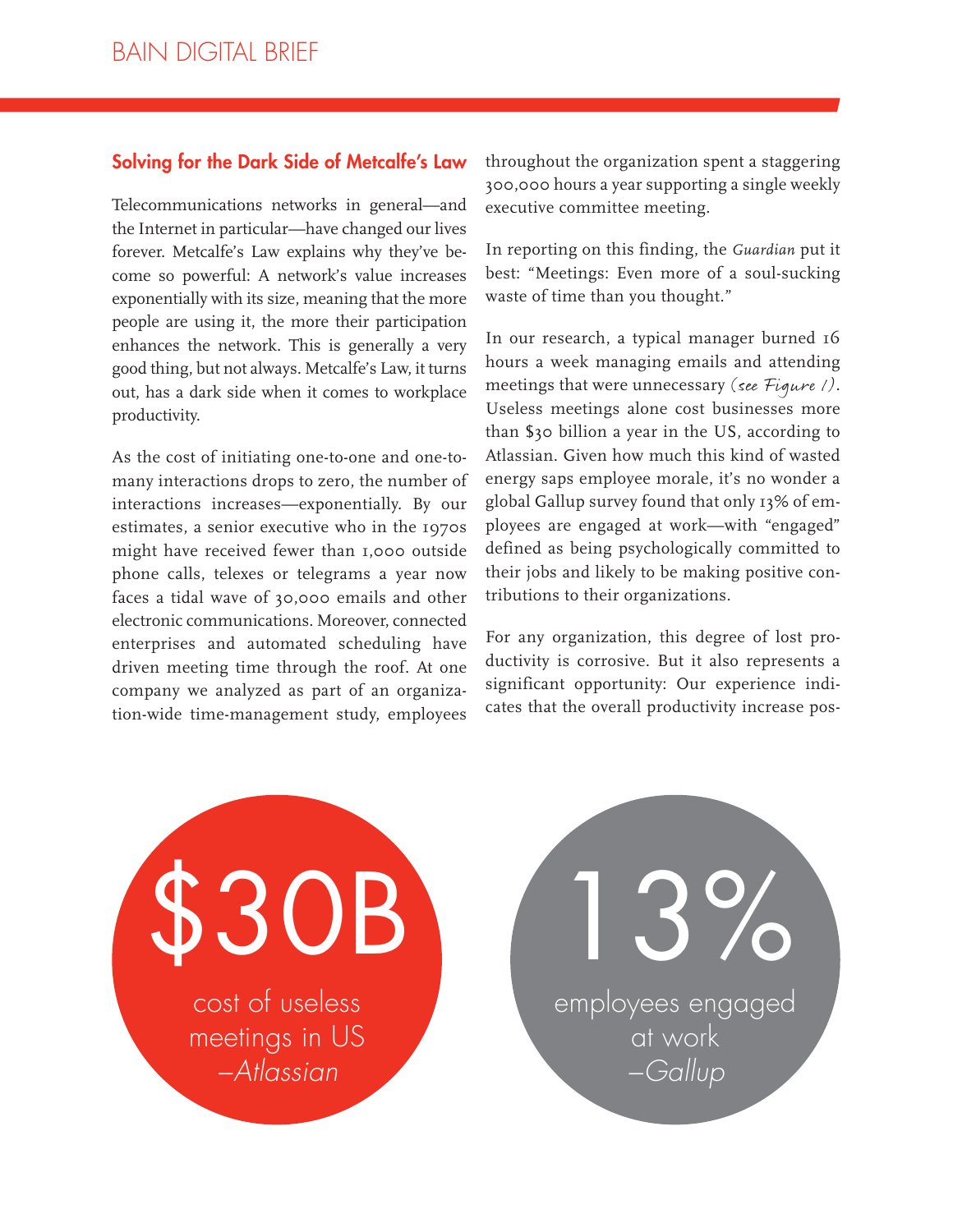## Figure 1: The high cost of useless meetings and emails

## **Example: Manager time budget**

(Typical week)



Source: Bain and VoloMetrix analysis

sible in the modern enterprise can range as high as 30%, depending on the organization and function (see  $Figure 2$ ). The real question is: How can leaders capture that upside by closing the wide productivity gap that plagues so many modern organizations?

For any organization, lost productivity can be corrosive. But it also represents a significant opportunity: Our experience indicates that the overall productivity increase possible in the modern enterprise can range as high as 30%, depending on the organization and function.

The answer is part "analog" and part "digital." The analog tools are old school: strategy and culture. The first foundational element for productivity is a strategy clearly stated, effectively communicated and linked to frontline priorities. People need to embrace the mission and buy in, understanding how it translates into specific behaviors and actions required of them. The second foundational element is a culture that values disciplined and engaged interaction. It is oriented toward action and results. It rejects swirl, indecision and collaboration for collaboration's sake.

These analog management methods are essential. But in the modern and connected enterprise they are no longer sufficient. Improved productivity increasingly requires using technology to support strategy and culture. One aspect of this is using communication and collaboration platforms to increase engagement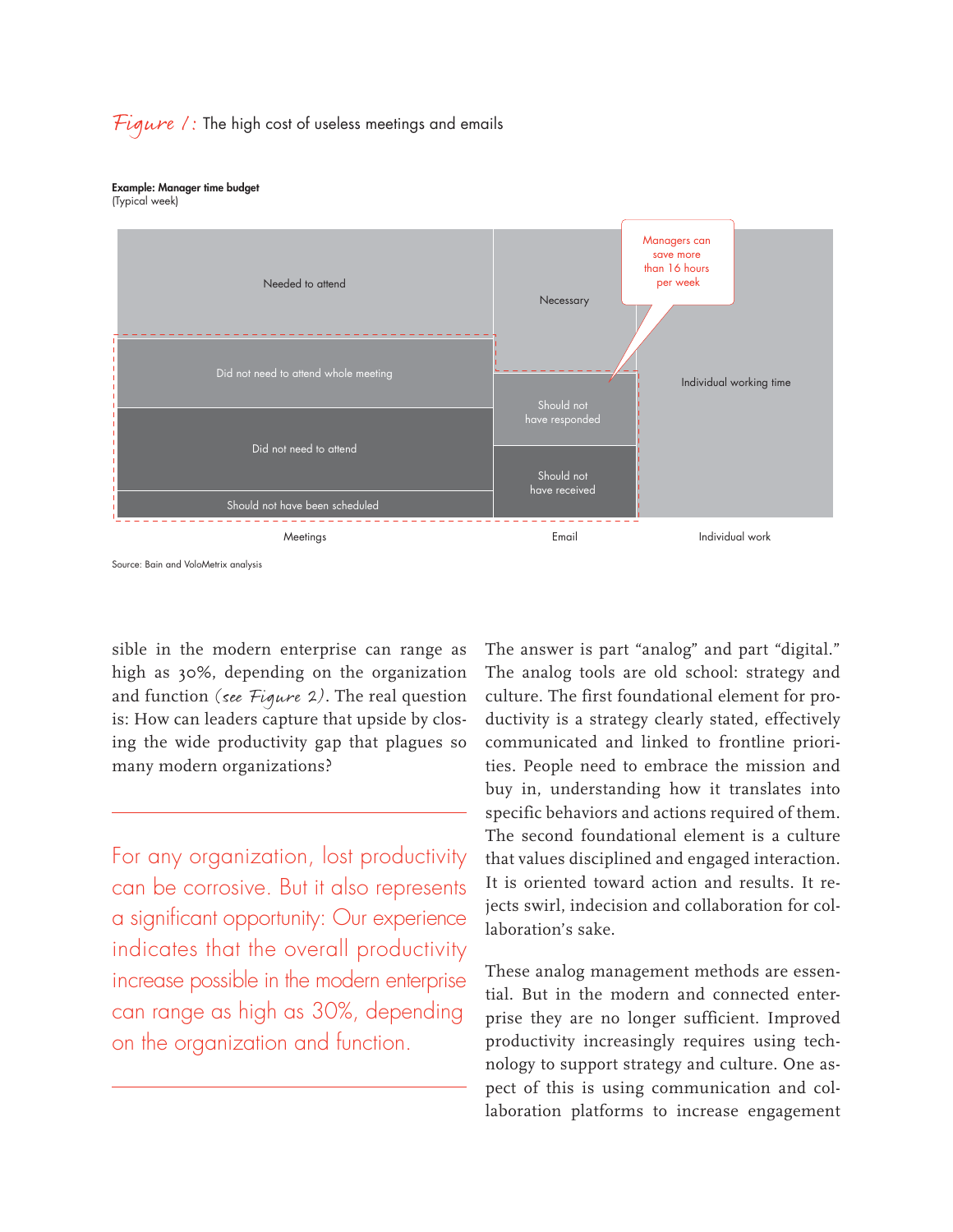



5-year full-potential productivity increase (estimate, \$T)

Total =  $~54$ T

Note: Removed manufacturing given relatively low levels of knowledge workers employed in that function Source: Bain & Company

when people collaborate. Simple changes like replacing more audio conferencing with video, for instance, can shame the more than 70% of attendees who admit to parallel processing during meetings into actually engaging. Community-based collaboration platforms vs. blast email can also serve to increase focus and engagement. There is a whole raft of new communication and collaboration technology coming out in this area.

But it is also essential to understand where organizational obstacles exist that prevent workers from focusing on their most important priorities. Increasingly, that means using analytics to see where breakdowns and waste occur so they can be addressed proactively, both through frontline and management feedback loops.

At a recent Bain Executive Digital Immersion session in Palo Alto, we discussed the growing number of digital solutions that can help companies enable, analyze and empower their workforce to make it more productive. Some examples include:

- Analyzing a company's email, calendar and CRM data to see how people are spending their time. This creates feedback loops within the enterprise that help individuals and the organization as a whole manage the unintended consequences of Metcalfe's Law.
- Providing executives with insight into the "organizational load" they create—the meetings they schedule, the emails they send and the other ways they impose on people's time.
- Melding collaboration platforms into a specific workflow—product design, for example, or an important ad-hoc corporate initiative like a merger. That helps focus collaboration and content within a specific context.